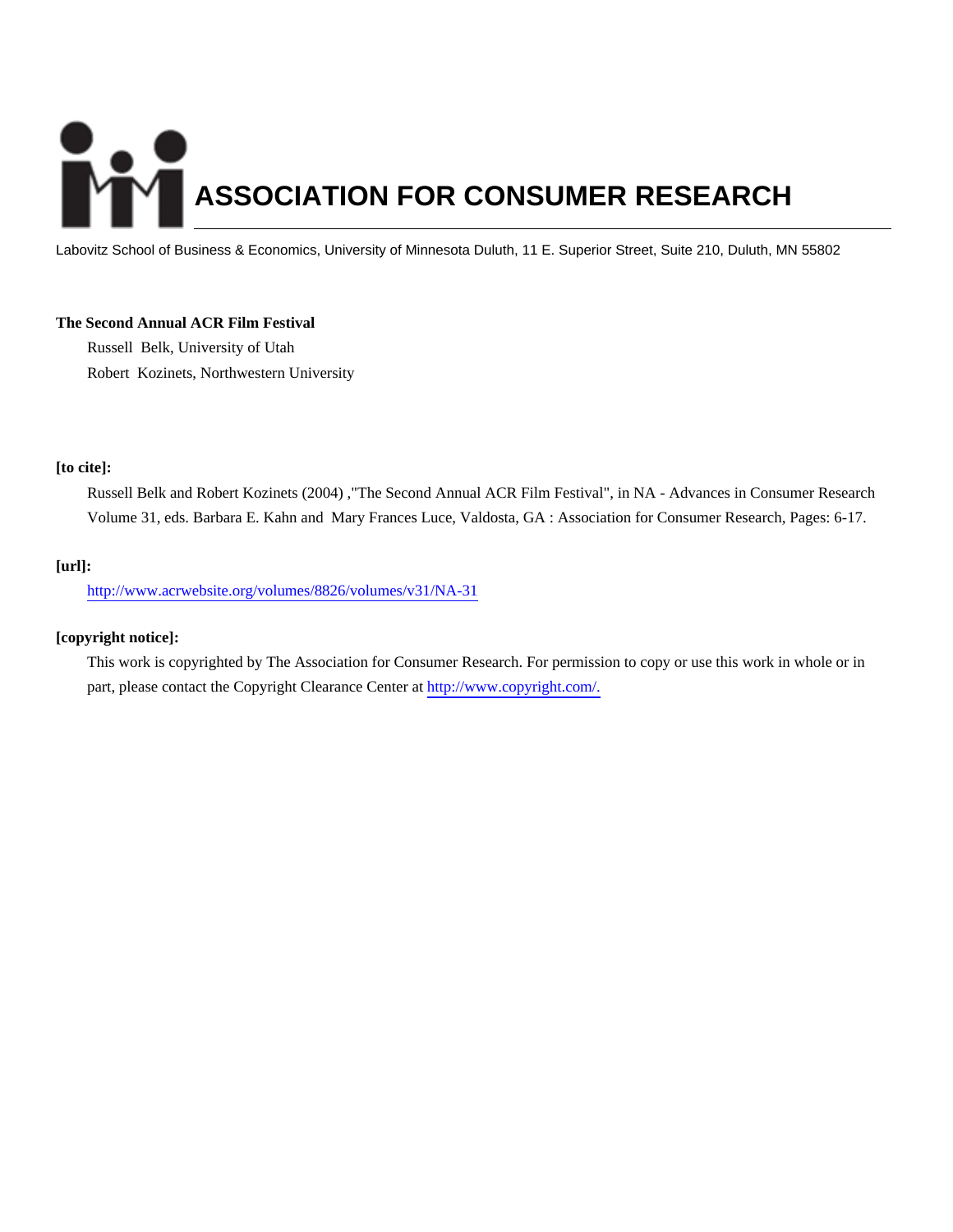Russell Belk, University of Utah Robert Kozinets, Northwestern University

The 2003 ACR Film Festival accepted 13 films by a variety of producers ranging from first time academic filmmakers to film school trained professionals. The films presented considerable diversity in their approaches to subject matter, ranging from abstract impressionistic films to talking head documentaries to travelogues. We were also pleased that three of these films were from Europe, two were from Asia, and eight were from North America. Besides the diversity of affiliations and geography, the films addressed an interesting variety of topics as the abstracts below attest.

This year we forsook the popcorn and moved the Film Festival to a daytime format running all-day Friday and Saturday. The daytime format was successful and we were also pleased to hear a number of references to the films during the paper sessions of the Conference. Each initial showing was followed by 15 minutes of question and answer with the filmmakers. We were delighted to see many lively and stimulating discussions during these periods. A second showing of each film took place on Saturday without the filmmaker interaction. We were assisted in running these sessions by a number of the filmmakers from this year's and last year's Festival and we greatly appreciate their help and involvement.

Prizes this year were to have gone to Gold, Silver, and Bronze award-winners based on People's Choice ballots submitted by film audiences. However, we had a pair of two-way ties and therefore awarded two Gold and two Silver awards as follows.

| Gold Award: Christina Monnier and Charles Gulas, "American Odyssey"                                                                |
|------------------------------------------------------------------------------------------------------------------------------------|
| Gold Award: David Toumajian and Gülnur Tumbat, "Toward a Meaningful Identity: The (F)Utility of Lifestyle Research"                |
| Silver Award: Anders Bengtsson, Jacob Östberg, and Dannie Kjeldgaard, "The Embodied Brand"                                         |
| Silver Award: Alain DeCrop, Olivier Cabossart, and Christian Derbaix, "Colors and Scarves: Symbolic Consumption By Soccer<br>Fans" |

Congratulations to the winners.

The first two years of the ACR Film Festival have been a very rewarding experience for us as organizers and we are gratified to see a variety of approaches being used. As a relatively new medium, film has tremendous possibilities to enlighten, expose, analyze, entertain, stimulate, and critique more effectively than other types of conference presentations. We encourage experimentation with a variety of approaches and techniques for the next Film Festival and are also in the process of issuing a call for entries in a special DVD issue of the journal *Consumption, Markets & Culture*. Leading consumer behavior texts have also picked up some of the films from the Festivals as supplements. And the *Journal of Consumer Research* has begun to include some streaming video as well as color photos with some of the articles on its web site. Such signs all suggest the growing interest in the potential of visual media and the lessening cost and growing accessibility of visual production technology.

## **EXTENDED ABSTRACTS OF FILMS**

*American Odyssey*

*Christina G. Monnier, Mansfield, Ohio Charles S. Gulas, Wright State University*

*American Odyssey* is an examination of the unique brand community that revolves around the bullet-shaped, recreational trailers manufactured by Airstream, Inc. The film is the culmination of approximately eighteen months of research. The background research took place in five states. Visits were made to trailer parks, RV rallies, the Airstream factory, and the archives of the Wally Byam Caravan Club International (WBCCI).

The primary data collection took place in two segments. In the first segment, interviews were conducted at two Airstream parks in Florida. Over the course of eight days, fifteen hours of interviews and verite footage were videotaped. In the second segment, an additional twenty-five hours of videotape were shot over a period of seventeen days while accompanying twenty-six Airstream owners on a caravan from Ohio to a week-long rally in Massachusetts. The forty hours of raw footage were ultimately edited to the thirty-four minutes presented in the finished film.

## **Brand Community**

*American Odyssey* is the story of consumers who have chosen Airstream as a lifestyle. This lifestyle extends beyond the individual relationship with the brand and includes a brand community, the importance of which may supercede the relationship with the brand.

As the film shows, the WBCCI is Middle America on wheels. It is a mobile community, with shared consciousness and rituals, based on a particular brand and to some extent, models within the brand. Although all models of Airstream are welcome in WBCCI, this fact is not without controversy.

"That new motor home that we pointed out, the Land Yacht, which is a fiberglass, square-sided motor home is probably one of the great sources of controversy within the Wally Byam Caravan Club. For many members that is a sacrilege. That's not a product that Wally developed and it therefore ought not to be in the Wally Byam Caravan Club." Doug Pederson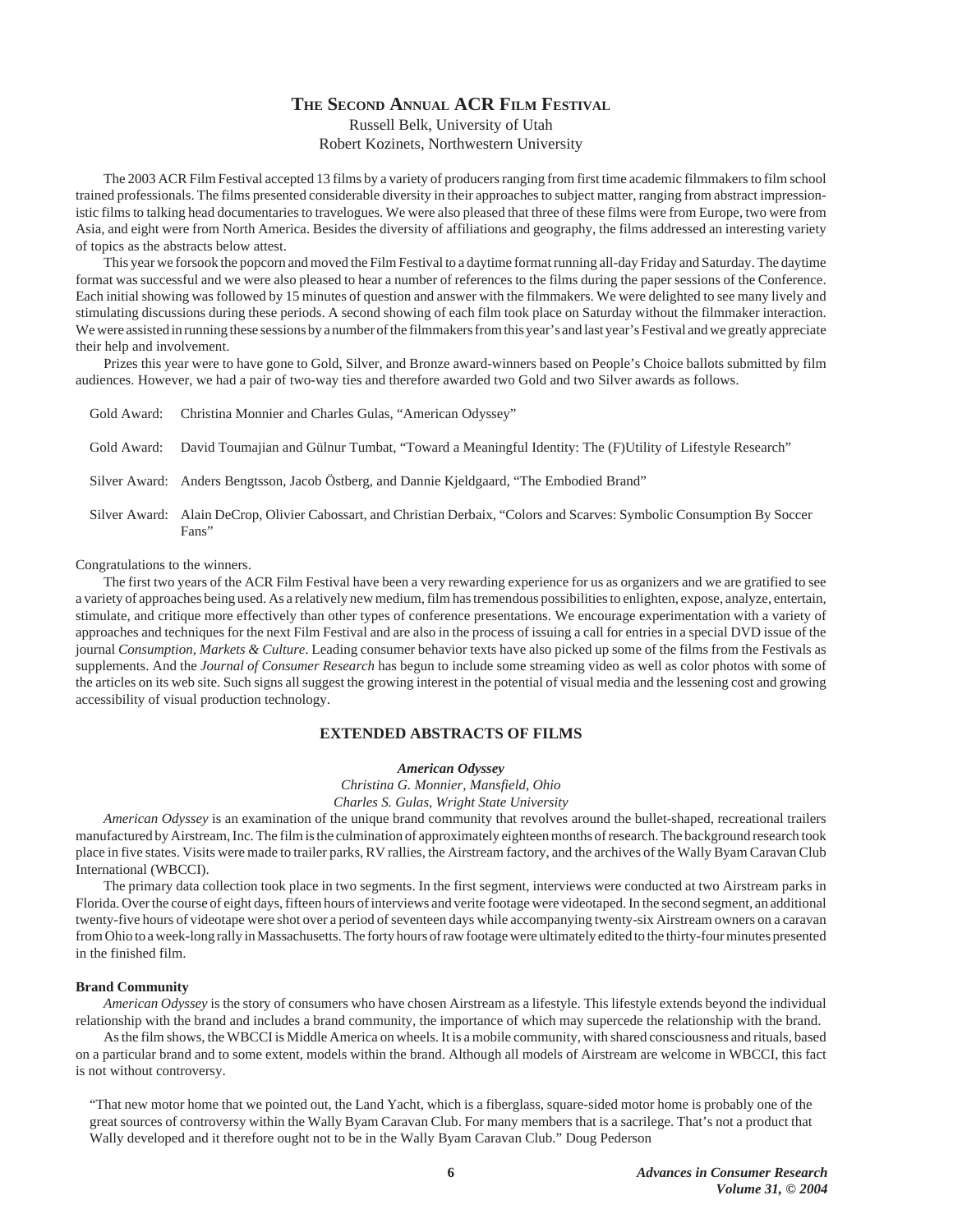"It used to be that an Airstream was an Airstream trailer. But now we've got all kinds of square boxes and vans and motor homes and everything else they call Airstreams." George James.

The begrudging acceptance of the "boxes" may be due in part to a survival mentality. Some WBCCI members voice concern that dying members are not being adequately replaced. Also, since the self contained motor home is relatively easy to operate, compared to a large trailer, some look at these vehicles a method of extending their years of caravanning, when they can no longer cope with a trailer.

#### **Product as Life Saver**

For some, the Airstream represents a tool for staying vital. The product, and the brand community formed around it, is perceived as not only enhancing the lives of owners but also extending them.

"If you couldn't tow an Airstream you'd probably move into town and deteriorate quicker." Ted Covington.

"There's people that have gone, lived, ten-fifteen years longer because of these vehicles." George James.

#### **Conclusion**

Airstream owners are committed to the brand, and more importantly, to the brand community it represents. *American Odyssey* adds to the growing understanding of these brand communities as an important aspect of consumer behavior.

## *Colors and Scarves: Symbolic Consumption by Soccer Fans Alain Decrop, University of Namur (FUNDP), Belgium Olivier Cabossart. Catholic University of Mons (FUCAM), Belgium Christian Derbaix. University of Mons (FUCAM), Belgium*

Football (soccer) is the most popular sport in the world. In European countries, professional football is a big business, with clubs generating large turnovers and substantial profits. Merchandising today represents a substantial part of those incomes. In this paper, we investigate the reasons why merchandising is becoming so successful: why supporters are increasingly buying and consuming shirts, scarves or hats of their preferred colors. The focus is on football fans, i.e. supporters who are highly involved in their team, who support it intensively by attending most of its matches.

The general interest in sport consumption is recent in consumer research. More than any other, Holt's (1995) study on the consumption behavior of baseball supporters is the seminal work in this field. Based on an interpretive in-depth investigation of baseball supporters of Chicago, he developed a typology of four streams of consumption: consumption as experience, consumption as integration, consumption as classification and consumption as play. Other papers have been written on more specific aspects of sport behavior (Branscombe & Wann, 1992; Wann & Schrader, 2000). However, the thrust of this literature has focused on a sociological interpretation of sport consumption (e.g. Guttman, 1978; King, 1997).

This video results from an effort to consider all possible sources in understanding the consumption of material possessions by soccer fans in a naturalistic interpretive perspective. We immersed ourselves in the football fan subculture in order to gain a better insight into the reasons and motives why people buy and consume football-related tangibles within and outside stadiums on game days and on other occasions. How and why fans come to buy those items? Where, when and how do they consume them? What are the motives for such a consumption? What are the values conferred to those items? This broad and deep understanding of the consumption of the material possessions by football fans extends our 2001 ACR paper (Derbaix, Decrop & Cabossart, 2001).

In the last four years, we interviewed more than 30 fans of the most popular Belgian, French and Spanish teams. In addition, we observed them on some game days and during other football-related activities such as bus journeys to the stadium, meetings, diners or visits to their fan club. To know more about the context of fan behavior within and outside football stadiums, we attended about 50 matches of the Belgian, French and Spanish national competitions. Finally, we interviewed experts and fan shop managers and we collected secondary documents such as brochures, press articles, and web sites. All these data were analyzed through inductive thematic analysis in order to bring order, structure and meaning to the mass of collected data. The use of different settings, methods, data sources, and researchers in a triangulation process contributes to the trustworthiness of the findings presented in this videography.

Clips show that action and possession are strongly connected as far as football consumption is concerned. Football fans conspicuously show a lot of support to their teams by such overt behavior as singing, shouting and cheering but also through a lot of material merchandise: scarves, hats, shirts… These two elements are present in informants' definition of the "good" football fan, which is characterized both by his/her material possessions, in which colors play a major role, and his/her actions: s/he is faithful and supports his/her team even in bad circumstances.

The consumption of football entails a lot of symbolism, which is often connected with colors and to the football-related items that are paraded by the fans. The good supporter's paraphernalia involves an identification, integration, socialization, expression and sacralization process. To summarize the major emerging findings of this study in one sentence, we could say that football fans express their identification with one team as an integrated community during sacred sport moments. This is not far from Belk et al.'s (1991) pioneering work on sacred consumption: "Sports fanaticism can be seen to promote community identification and spirit, but also to separate family members with differing tastes. Just as sports fans see themselves as a unified community during sacred sports moments, so do gift exchangers, heirloom-passing generations, and collectors" (p.92). Moreover, propositions of this videography are in line with Guttman's (1978) ideas of players as heroes, stadiums as temples and artifacts as sacred relics.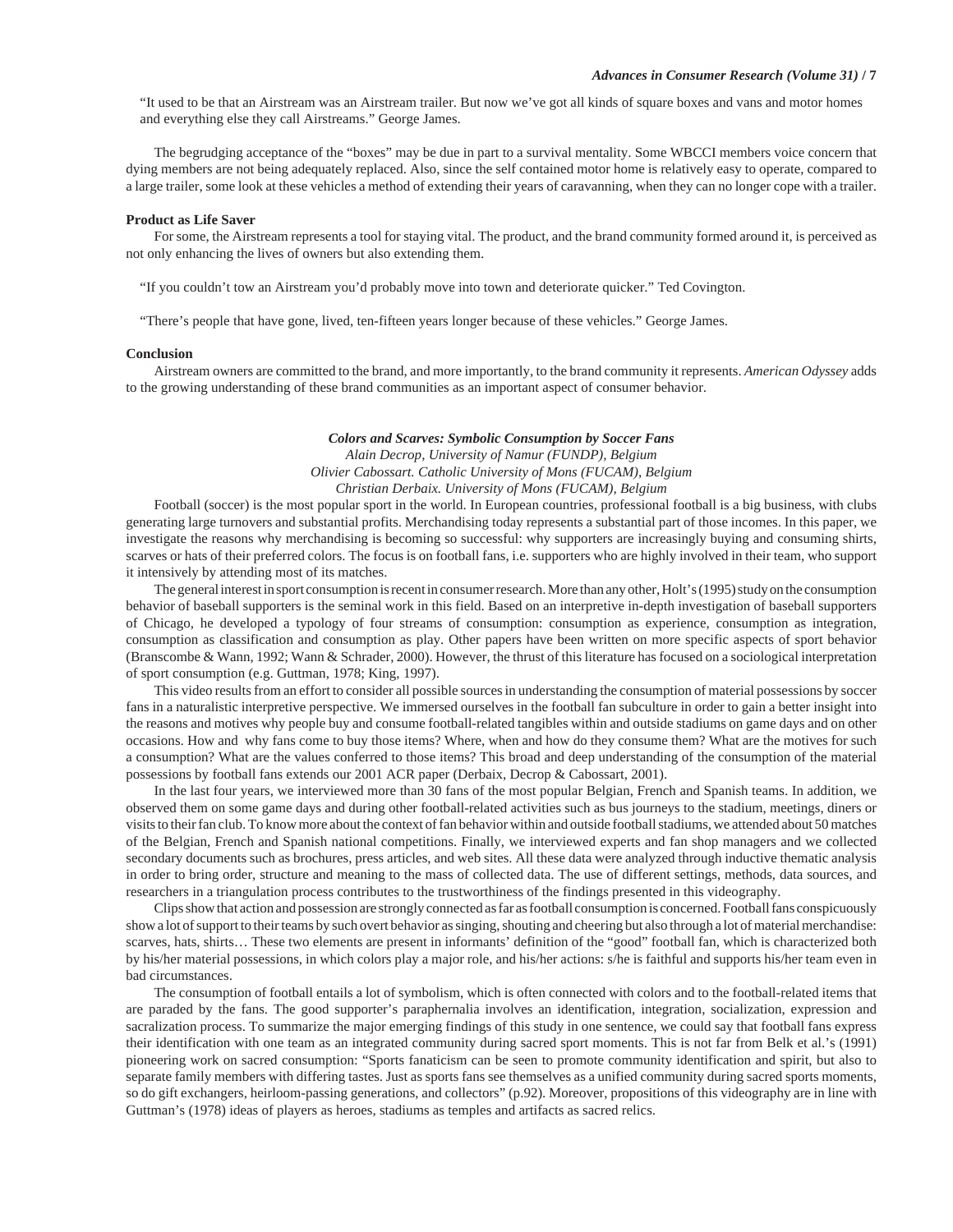#### **References**

Belk, R.W., Wallendorf, M., & Sherry, J.F. (1991). The sacred and the profane in consumer behavior: Theodicy on the Odyssey. In R.W. Belk (Ed.), *Highways and Buyways: Naturalistic Research from the Consumer Behavior Odyssey* (pp. 59-101). Provo, UT: Association for Consumer Research.

Branscombe, N.R., & Wann, D.L. (1992). Role of identification with a group, arousal, categorization processes, and self-esteem in sports spectator aggression. *Human Relations*, 45, 1013-1033.

Derbaix, C., Decrop, A. & Cabossart, O. (2001). Colors and scarves: The symbolic consumption of material possessions by soccer fans. *Advances in Consumer Research, 29*, 511-518.

Guttman, A. (1978). *From ritual to record: The nature of modern sports*. New York: Columbia University Press.

Holt, D.B. (1995). How consumers consume: A typology of consumption practices. *Journal of Consumer Research*, 22, 1-16.

King, A. (1997). The lads: Masculinity and the new consumption of football. *Sociology*, 31, 329-346.

Wann, D.L., & Schrader, M.P. (2000). Controllability and stability in the self-serving attributions of sport spectators. *The Journal of Social Psychology*, 140 (2), 160-168.

*Coyote Came: Spirituality and the American Desert*

*Xin Zhao, University of Utah Janeen Arnold Costa, University of Utah*

If the desert is holy, it is because it is a forgotten place that allows us to remember the sacred. Perhaps that is why every pilgrimage to the desert is a pilgrimage to the self. There is no place to hide, and so we are found.

Williams 1992

Throughout the American Southwest, consumers seek sacred experiences in the desert. A journey to the self, escape from the city, their jobs and everyday lives—these consumers cultivate a sense of place in the vast arid surroundings. Emotional bonding, rituals and invocations, the making and use of sacred objects, and the development of camaraderie or communitas all characterize their endeavors. This video explores the ways in which certain consumers approach and experience the desert of the American Southwest–a place they understand to be sacred.

The literature that informs our analysis is vast and multi-disciplinary, ranging from Durkheim's (1912/1965) sociological characterizations of the sacred and profane, to anthropology and cultural geography, where scholars have sought to understand the sense of place. Tuan's (1976) concept of geo-piety, and [van] Gennep's (1960) and Turner's (1969) explorations of rites of passage, communitas, and liminality or the liminoid, are all relevant. Finally, we are informed by Durkheim's (1897/1951) delineation of "anomie," by issues of identity as elaborated by such theorists as Giddens (1992), and especially by Foucault's (1976) concept of discourse. In our analysis, Western societal discourses of urban discontent, of the sacred and its various dimensions, and of the individual seeking escape, identity and empowerment, are all significant.

A century ago, Durkheim (1897/1951) first coined the term "anomie" to refer to feelings of marginalization and meaninglessness; today, anomie more broadly conveys a sense of alienation, conflict, disruption, and social absurdity. The feelings and motivations of the consumers we interviewed, read about and observed suggest they often feel a sense of anomie in the urban secular context. They seek and/ or have found the meaningful opposite of these feelings in their sacred consumption experiences in the desert. Thus, displacement and powerlessness, along with a very real awareness of social constraints, hierarchy, and constricting obligations, precipitate this pursuit of the sacred.

The discourse of negative secularity is therefore opposed and complemented by the discourse of the sacred, within which our consumers encounter feelings of power, positive meaning, and spirituality. In this way, a third relevant societal discourse–that of Western individuality and freedom–comes to bear. It is through their own initiative, referred to in this context as "choosing a path," that the consumers in this study bring together and resolve the dialectically opposed discourses of the secular and the sacred. Through shared ceremonies and behaviors, our informants find others who are in search of the same spiritual feelings and experiences. and they develop a sense communion with other participants, with nature, and with the spirits of the Earth and of objects and living things around them.

Native American spirituality is a very significant part of the sacred Other that our consumers construct and experience. Information, ritual, and the use of sacred objects are drawn from Native American peoples of the Southwest, such as the Navajo, Hopi, Zuni, and Acoma. But the beliefs and sacred ways of the Lakota Sioux, Cherokee, Cheyenne and other Native American Indian groups are also brought into play. The consumers purchase and use Hopi Kachinas, Zuni Fetishes, Navajo blankets and baskets, Acoma pottery, and Native American beads, crystals, dream-catchers and rattles. They buy books that describe and analyze Native American spiritual beliefs in great detail. In sweat lodges or kivas, they undergo rituals of purification using smoking sage and heat. Sometimes, it is Native Americans themselves who serve as role models, explaining how they and others have found spiritual fulfillment by bonding with their ancestral lands and contacting spirits through dreams and visions.

However, an individual is also free to choose from, and combine, other spiritual traditions, and guidance is provided by philosophies from Buddhism and Hinduism, to Christianity, from the vanished civilizations of the Toltec, Maya, and Aztecs, to Eastern practices of yoga and Ayurveda, and from European-based wizardry and witchcraft, to eclectic combinations involving astrology, shapeshifting, soul retrieval, and shamanism.

Clearly, the experiences of those who seek the sacred, and find it in the desert, are profound. Confronted with powerlessness, confusion, illness, or a sense of anomie, sacralization of the desert seems to provide many of these consumers with power, a sense of purpose and direction, and meaning in their lives. We believe that the emotional bonds they form with other participants, and with the desert itself, allow for escape from daily responsibilities and marginalization. In the course of their desert rituals and experiences, they enter a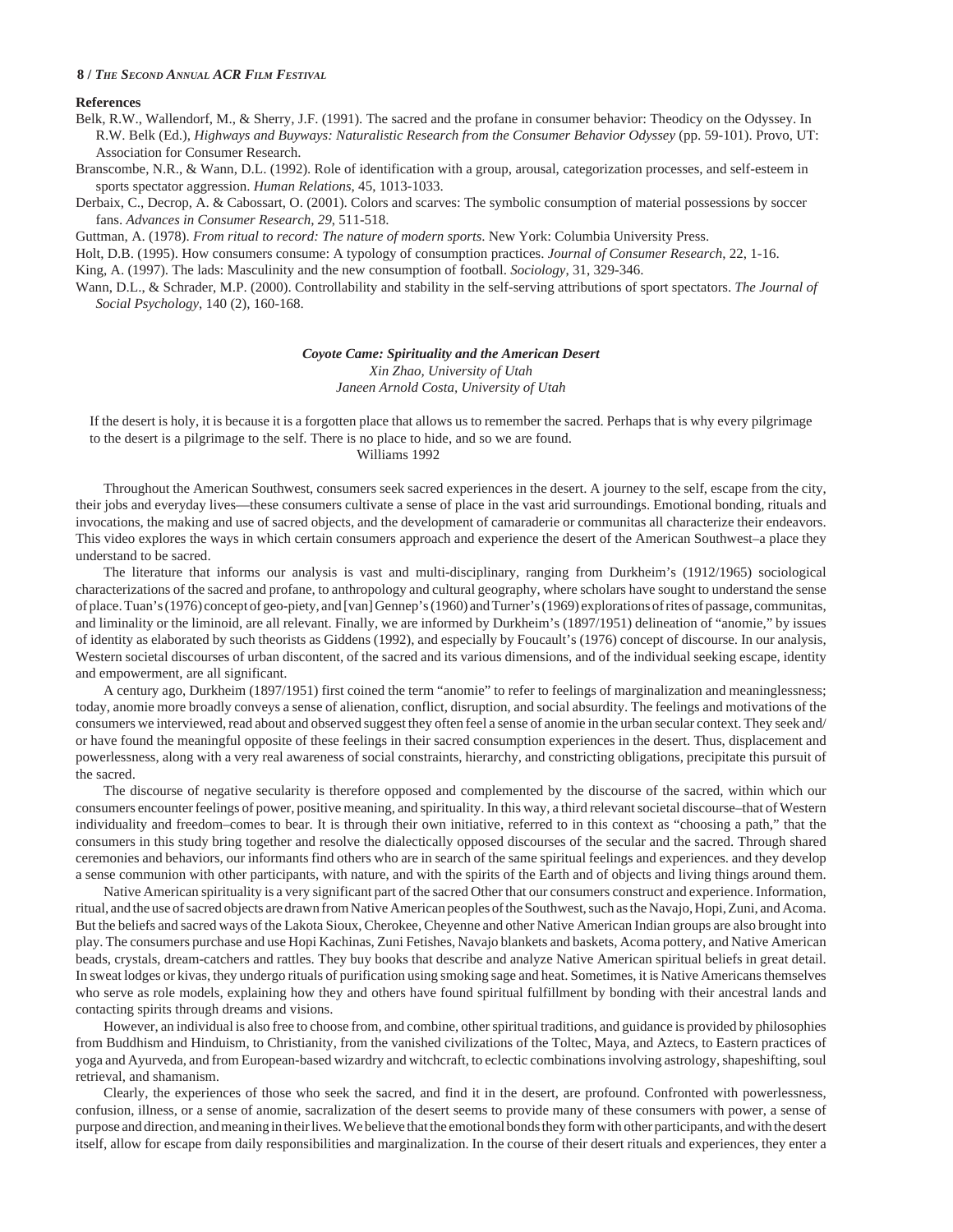liminal or liminoid phase, which serves to rejuvenate and empower them in preparation for return to their jobs and home life. Through on-going consumption of sacred objects, books about spiritual beliefs, seminars or lectures, and regular re-engagement with the desert itself and with co-participants, these consumers may even transform their daily lives into journeys of continual renewal and self-awareness.

#### **References**

Durkheim, Emile (1912/1965), *The Elementary Forms of the Religious Life,* New York: Free Press. (1897/1951), *Suicide: A Study in Sociology,* New York: Free Press. Foucault, Michel (1976), *The Archeology of Knowledge,* New York: Harper and Row. Giddens, Anthony (1991), *Modernity and Self-Identity,* Stanford, CA: Stanford University Press. Tuan, Yi-Fu (1976), *Geopiety: A Theme in Man's Attachment to Nature and to Place,* New York: Oxford University. Turner, Victor (1969), *The Ritual Process,* Chicago: Aldine Publishing Company. Gennep, Arnold van (1960), *The Rites of Passage,* Chicago: University of Chicago Press. Williams, Terry Tempest (1992), *Refuge; An Unnatural History of Family and Place,* New York: Vintage Books.

#### *Empowerment and Exploitation: Gendered Production and Consumption in Rural Greece Janeen Arnold Costa, University of Utah*

Globalization alters socio-cultural patterns in many developing societies; men and women work in new ways, sometimes to fulfill changing consumption desires. Women in developing societies who bring money or valued purchases into the home may also experience improved status. This may be particularly true in a globalizing economy, where increased income enables the family to purchase new consumer goods. However, as suggested in this video, women in developing societies often find themselves still fulfilling traditional roles in both production and consumption.

Tourism is the most important economic development engine in Greece, driving both production and consumption. For the town of Sami on the island of Cephalonia, whose people and way of life are the primary subject of this video, tourism was just beginning to develop in the late 1970s. Most economic and social life in Sami followed "traditional" patterns. Men who remained on the island mainly worked in the fields, and fished or hunted; some worked in or owned one of the few stores, restaurants, coffeeshops, or other businesses. People consumed their own olive oil and sold any excess to others. Many men left to earn money abroad or in Greek cities. Considered to be an island of seafarers, Cephalonia produced sailors and ship captains, many of whom were gone for months or years at a time. Those who remained behind sometimes took on multiple job, as day laborers in construction, on local ferry boats, as waiters in restaurants, or in the fields of those who owned larger tracts of land.

Women labored at home, cooking, cleaning and caring for children. In a few cases, families would make a room or two available for rent to summer tourists, and women cared for these visitors as well, cleaned their rooms, laundered towels and sheets, and provided directions and information. Rarely, poor Cephalonian women worked alongside their husbands or female in the fields, a family-owned store or office. The presence of others was a safeguard against suggestions of impropriety, since women were seen as a source of danger to the family's reputation. At all times, a woman was expected to act with humility and piety, not looking at or returning the gaze of men, dressing modestly.

Thus, the villages of Cephalonia in the late 1970s largely conformed to a world of gendered divisions, including property, production and consumption. Agricultural land, pasture animals and associated tools and machines, the coffeeshop, the church sanctuary and courtyard, and the public square were male spaces and objects. The home and its surrounding courtyard, household goods and the tools and implements for maintaining it were female.

In the nearly 25 years since this research began, Sami and Cephalonia have undergone remarkable change. Flights originating in other European countries now fly non-stop to Cephalonia, and the island is popular with Athenians. Sami's quiet waterfront is now crowded with restaurants and shops. Tourists, visitors and residents lounge by the waterside, dine at restaurants, and frequent bars or discotheques. New stores have opened. Beautiful homes line the streets where sheds and run-down homes once stood. The beach, originally rocks and a dirt road, now sports pavement, trees, benches and white sand brought in by local businesses. New seaside hotels are equipped with swimming pools, tennis courts, bars, restaurants and gift shops.

New businesses employ both men and women in increasing numbers. Tourists serve as culture change agents by demanding consumer goods/services, and their possessions and apparent wealth often spur Cephalonians to open shops, bars and restaurants, to rent out apartments and rooms, and to find other tourist-related employment. The false separation of production and consumption is abandoned here. Tourists' consumption spurs production, producers consume goods as they engage in production, and some local production supports expanded consumption.

At a deeper level, however, traditional gendered production and consumption responsibilities remain unchanged, with the notable exception that women are often called upon to work outside the home, in addition to continuing tasks within the home. Moreover, the jobs women undertake are in many ways an extension of their domestic roles. Working mostly in hotels, women serve breakfast and clean tables, change beds, wash bathrooms and gather laundry, sweep sidewalks and the terrazzo floors of halls and rented rooms.

The man is usually the proprietor of a family business, while women are absent or sit nearby. Other times, family businesses are owned and/or operated by both men and women. All over the island, where men used to work the cash register in tourist shops or the hotel desks, women are increasingly found in these positions. Yet, unless she is an immediate family member, a woman will not be given full control over cash or accounting.

In bars and discotheques, some young women dress in a new way, in tight skirts or pants and revealing tops—modesty, even disguise of a woman's sexuality under layers of clothing, no longer prevail. Yet it appears that the apparent changes that might be reflected in such attire are again superficial. Island women are still reserved in their interactions with men, especially when no male relatives are present to guarantee their safety and honor. Men still see women as inherently sexual, and see themselves as unable to resist sexual temptation.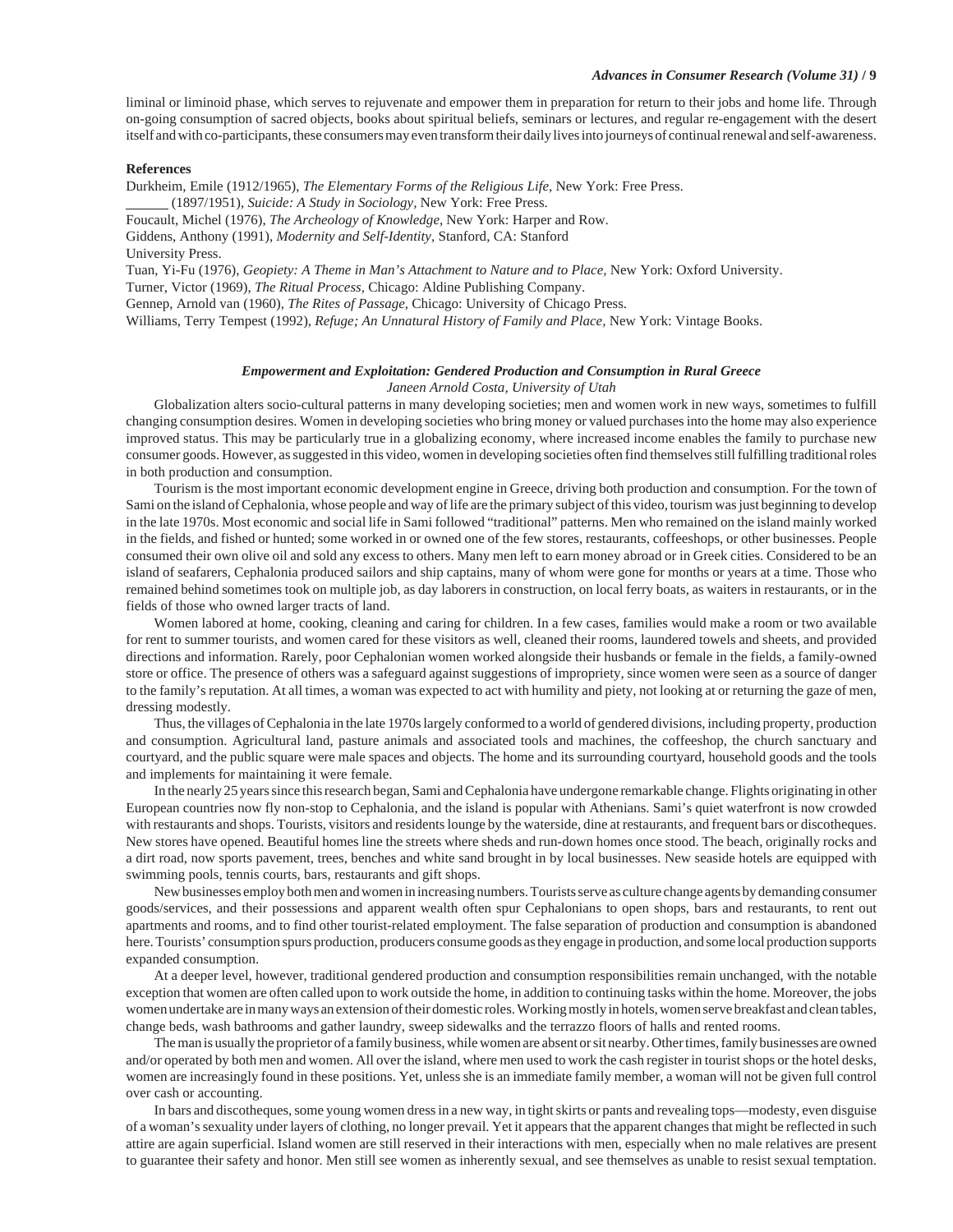In the public, males and females maintain discreet spaces, grouping together with others of the same sex. Young women walk together; mothers, aunts and grandmothers sit and watch children play. As boys mature, they move from play to undisguised gazing at women. Yet they, too, cluster together, not approaching or interacting with young women.

Thus, working more and more outside the home, Greek women may feel empowered, bringing in critical income for their family's ever-increasing desires. Yet, Greek women have only expanded their roles as wives, mothers and, in some cases, as highly sexual beings for men to desire and to guard against. The Greek man, in turn, performs and protects, occupying the public space with male prowess and guarding the family's honor.

## *Flea Markets: A Journalist's Perspective, Scratching an Intellectual Itch Orpheus Allison, Asheville, North Carolina*

*Bob Mahosky, Asheville, North Carolina*

## *Ken Corn, Asheville, North Carolina*

Flea markets have been features of the landscape for many different societies. They function as clothing stores, furniture stores, pharmacies, and general stores for a variety of social groups. They function as clubs, meeting halls, and entertainment centers, making them rich sources for economic analysis, social analysis and integration, education, and journalistic endeavors. Flea markets function as barometers of the social fabric: Showing signs of prosperity, trends, and tribulations. The low initial investment, for the seller and the wide variety of participants make these locations appealing for the new immigrant or the resident citizen as they realize their dreams.

Originally discussed at a reporter's roundtable in 1990 when the author was a participant in a journalism workshop on economics reporting, a precursor project called "Flea Markets: The Art of The Deal", was filmed and aired on WLOS Television, Asheville, North Carolina, in April 2001. The project reflected the popular interest in flea markets: Low costs, unique items, and a fun activity for everyone. It proved to be popular with the viewers and staff. Further exploration of the idea was shelved as the author assumed other responsibilities. In 2002 the author decided to refocus his work on his Master's degree program by exploring the larger issues raised in the preliminary program.

The concept was very simple. Create a program of short vignettes capable of standing in whole or in part, which could be used in a variety of media formats and structures as a commercial vehicle. Examples of this realization would be as short feature clips for use in television news and magazine shows, as a complete program supported by sponsors, or as individual commercials for sponsors of varied programming. It was to be first an entertainment and then an exploration of some of the larger issues of society present in front of the lens. Integrating the fields of entertainment and education within a structural framework that could generate new interest from first-time and long-time viewers became the goal.

The author chose to examine two flea markets in close proximity to his home in an attempt to discover inherent natures, dreams and ideas unfolding within the confines of concrete, dirt, and humanity.

Research for the project led the producer to the discovery of the unique and groundbreaking research done by the Consumer Behavior Odyssey in 1986. This project sought to document actual flea markets, their participants and their relationship to consumer behavior using videotape as one part of the data gathering. The follow up papers, poems, essays, and reflections are powerful indicators as to the caliber and quality of information available to the researcher. Drawing from experience gained as a working journalist this author sought and received approval to develop this idea into a final project for his degree.

This project draws on the experience the author gained working as a photojournalist in a variety of broadcast markets. Battling a broken ankle, Diabetes, vagaries of employment and minimal funds, the author was able to complete the project with a budget of less than \$1,000 dollars. In the process he learned much about capabilities available for minimal costs: Colleagues donated time to photograph some aspects of the project; permission to use portions of the raw data from his previous project, "The Art of the Deal"; and, editing sessions in the University of North Carolina Asheville Media Laboratories. It was a first time effort using non-linear editing systems.

Flea markets do provide a social platform for the learning of new skills, new ideas, and new information. They are witnesses to socialization efforts as people learn the skills for doing business. They also are the defenders and protectors of cultural traditions, information and Languages. In the United States there exist approximately 5,000 of these occasional markets. One estimate is that 100 million visits to them will be made in one year and these visits generate five billion dollars in annual sales. Around the world the flea market functions as neutral ground for learning. Noisy, colorful, and fanciful collections of the mundane items of everyday life can be seen. As cultures interact with one another in this one to one relationship the chance to communicate with other people finds real appeal. It is a chance for one culture to observe, interact, and incorporate knowledge and information from another in a one to one moment.

This concept is sellable. Many flea markets are destination points for visitors to a region. Being able to see local and regional culture, history, and entertainment makes these locations mines for further study. The realization provided by this author indicates that it is possible to link commercial material into an intellectually challenging form of entertainment. The idea is intended as an igniter for further insight into the relationships, knowledge, and understanding to be gained from a visit to the local flea market.

## *I Just Wanna Dance*

#### *Angela Hausman, University of Texas–Pan American*

Classical dancers are among the 30-50 million unpaid performers entertaining us each year. Every year increasing numbers of consumers rely on an endless stream of performers willing to donate their time and talents to enrich our lives (Weiss, Holbrook, and Habich 2001). Yet, we know little of what motivates and sustains these performers, most of whom will never achieve commercial success and notoriety. In fact, ballet was not considered appropriate in the United States until Jackie Kennedy decreed it acceptable and many retain negative stereotypes of male dancers. For instance, a teenage boy admitted to being a closet dancer, who changed schools to hide his dancing career.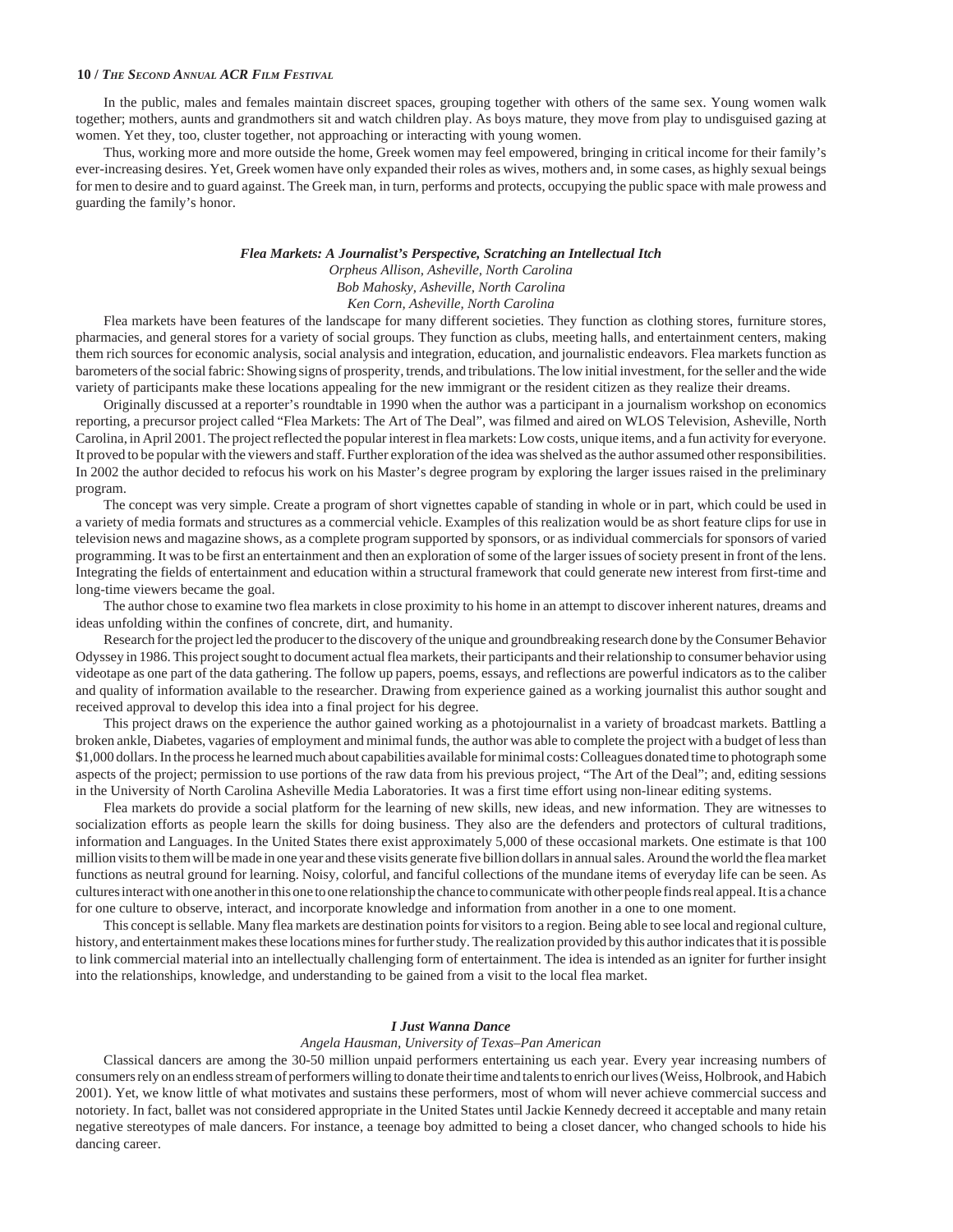Ballet, as one teacher noted, forms the language of dance, while other modalities are simple dialects of this language. As expressed by Meamber and Venkatesh (1998), this symbolic language creates individual and collective meanings as the body becomes a consumable object revealing control over culturally acceptable modes of conduct. Thus, the stylized and controlled body movements characteristic of classical ballet reflect the gendered reality of our culture. According to Hanna (1988), classical ballet echoes the puritanical ethos that the body must be harnessed in the pursuit of economic goals and denied freedom in efforts to achieve moral justice.

In contrast, modern ballet reflects postmodern themes, like intolerance and equality. It provides a rich voice to marginalized elements of our society. Even the movements, freed from constraining tutus and pointe shoes, celebrate the suppleness and sensuousness of the body. Jazz and Tap dances have gained wider acceptance in commercial performances with their modern themes and celebration of existence. Reflecting more freedom of movement, these art forms are less reliant on making audiences think, in favor of getting audiences to feel. Interestingly, especially in the case of jazz, this freedom is earned through years spent in subjugation to the more controlled movements of ballet.

The process of becoming a dancer reflects Staw's (1981) notion of escalation of commitment in a venture where the chances of success are slim. From the thousands of little 3 year olds who steal the hearts of audiences, intense competition produces only a few serious dancers and few of these will ever experience commercial success. And what professional success they might achieve is very fleeting, as ballet careers are measured in years not decades. Michael Flatley, whose performance introduced this film, is now unable to even walk without pain, for instance. Dancers must carefully weigh this reduced professional tenure against alternative life choices.

So, why do dancers devote countless hours training for careers with so little prospect of success. The answer appears to be in culturally-defined notions of success, which are less reliant on ephemeral and superficial values. Modern definitions of success, according to Firat and Venkatesh (1995), rely heavily on a rational economic system that affords no emotional, symbolic, or spiritual relief to the consumer. These intrinsic rewards are powerful motivators, especially obvious in observed gifting behavior. Not only is self-gifting evident, but rewards one obtains through giving gifts of dance to others is portrayed. Through dance, the body becomes not just a celebration of self-identity, it becomes an instrument for community consumption. Gifting dance is also seen as a sacrifice made in exchange for the talent a dancer was given–a cycle of gifting. Family members also participate in this gifting ritual of simultaneous giving and receiving, such that the mutuality of giving and receiving becomes so enmeshed in the dancer's definition of self that it escalates their commitment to dance.

Despite Bourdieu's (1984) contention that pleasure and pain avoidance have become hallmarks of postmodern consumer society, dancers embrace pain and deprivation to stimulate emotional experiences associated with mastery of the body. Others embrace the challenge of doing something others find difficult. But these rewards have costs. Dance thus articulates the inter-subjective relations between participants and audience (Tamisari 2000), emphasizing the sacrifice of self with the aim of advancing the larger society.

Dancers spend increasing amounts of time taking classes and preparing for performances, termed recreational specialization (Scammon 1987). This specialization isolates dancers from non-dancing peers and encourages emulation of codes established by more experienced dancers and teachers. Within this culture, symbolic meaning merges with mundane consumption artifacts, producing emotional involvement that transcends objective reality. Self-sacrifices endured in perfecting their craft further sanctify objects by transferring value to achievement tools and manufactured articles, especially pictures and videos that commemorate the transformation from novice to professional. Thus, while used pointe shoes are unattractive to outsiders, they attain special meaning for dancers, who develop rituals around old pointe shoes that enact the transformation to sacredness (Belk, Wallendorf, and Sherry 1991).

By observing cultural evolution informing the commitment of dancers to their art and interrelations between them and sacred artifacts representing that commitment, we develop an understanding of escalating commitment that transcends the economic, rational reality presented by modernist interpreters. Gifting, rather than ego-maintenance and sunk costs, create rationales for escalation in the absence of clear economic rewards. The study also highlights the importance of self-sacrifice, rather than impulsive hedonism in driving consumption. Concepts developed in this study enlighten understandings of similar pursuits, including such economically questionable activities as swimming and educational endeavors, like social work.

#### **References**

Belk, Russell W., Meanie Walledorf, and John F. Sherry (1991), "The Sacred and the Profane in Consumer Behavor: Theodicy on the Odyssey," in *Highways and Buyways: Naturalistic Research from the Consumer Odyssey*, ed Russell W. Belk, Valdosta, GA: Association for Consumer Research, 59-101.

Bourdieu, Pierre (1984), *Distinction: A Social Critique of the Judgment of Taste,* Cambridge, MA: Harvard University Press.

Firat, A. Fuat and Alladi Venkatesh (1995), "Liberatory Postmodernism and the Reenchantment of Consumption," *Journal of Consumer Research*, 22 (December), 239-267.

Hanna, Judith L. (1988), *Dance, Sex, and Gender*. Chicago: University of Chicago Press.

- Meamber, Laurie A. and Alladi Venkatesh (1998), "The Flesh is Made Metaphor: An Interpretive Account of Contemporary Bodily Performance Art," *Advances in Consumer Research* 25, 136-141.
- Scammon, Debra L. (1987), "Breeding, Training, and Riding: The Serious Side of Horsing Around," *Advances in Consumer Research*, 14, 125-128.

Staw, Barry M. (1981), "Escalation of Commitment to a Course of Action," *Academy of Management Journal*, 6(4), 577-587

Tamisari, Franca (2000), "The Meaning of the Steps is in Between: Dancing and the Curse Of Compliments," *Australian Journal of Anthropology*, 11 (3), 274-289.

Weiss, Michael J., Morris B. Holbrook, and John Habich (2001), "Death of the Arts Snob? Americans Have Become Omnivorous Culture Buffs," *American Demographics*, June, 40-42.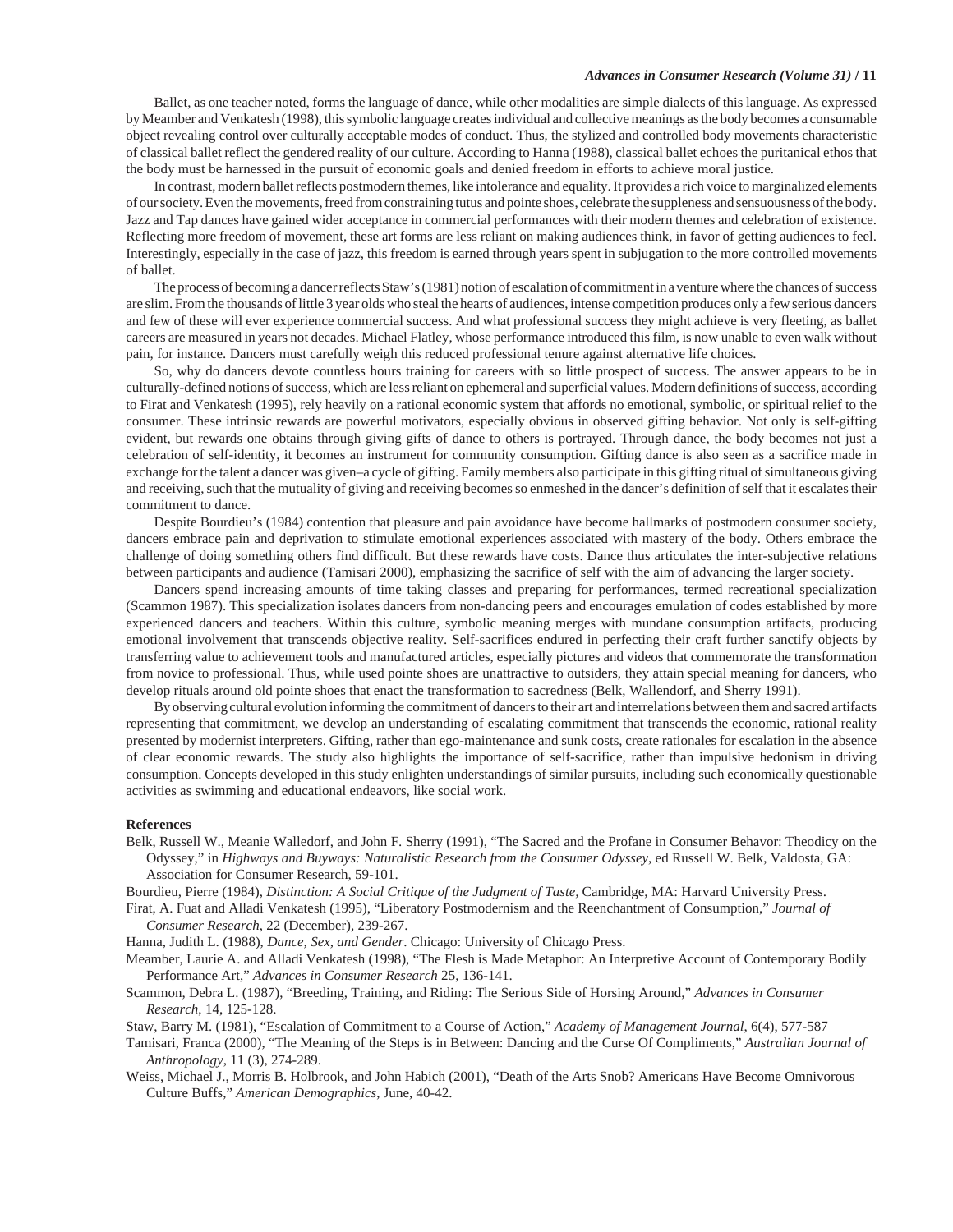## *I'm an American Girl*

*Robert Kozinets, Northwestern University John F. Sherry, Jr., Northwestern University Nina Diamond and Albert Muniz, Jr., DePaul University Stefnai Borghini, Bocconi University, Italy Mary Ann McGrath, Loyola University*

At 111 East Chicago, just off of Chicago's Magnificent Mile, in one of the priciest retail districts in the world stands American Girl Place, a doll store. The store is currently the centerpiece of a \$350 million brand empire owned by the American toy giant Mattel. The American Girl brand was launched by Pleasant Rowland, a teacher, reporter, and textbook author who had grown frustrated with girls' toy choices. Before selling it to Mattel, she built American Girl into a powerhouse brand. In the \$2.4 billion doll market, American Girl stands alone, commanding not only a fifteen percent market share but also incredible loyalty and respect.

The American Girl brand and the American Girl Place store present a range of fascinating topics for marketers interested in brands, in themed retail, and in community-market relations. This videography is based on an ongoing, multiperspectival, multiperson ethnographic team's invasion of the American Girl Place in downtown Chicago, and subsequent interviews with girls, mothers, grandmothers (and even some fathers) that the brand has deeply affected. Our film explores brand-related themes that emerge from this research, such as the deep involvement of the brand with both family history and personal needs and desires.

In the videography, we explore American Girl consumer experience with the brand to try to unpack how these successful brand connections have been made, and to help continue the important investigations of the role of brands in people's lives and experiences. The historical connection is a key attractor highlighted in the film. Each of the dolls—Kaya, Felicity, Josefina, Samantha, Addy, Kirsten, and Molly—is situated in a particular historical period, from 1764 to 1944. Each is backed by a rich narrative of books depicting their daily lives, their hopes, fears, and routines. The various dresses and accessories for each doll are meticulously tied into the stories and images presented in the books. The result is a detailed world unto itself, not unlike the detailed *Star Trek* and *Star Wars* universes.

We examine these brand connections through the eyes of several different consumers. One woman details the importance of dolls in her past, and ties this to a deep emotional connection to the American Girl brand and its narratives of "goodness." Two young girls discuss the historical connection of the dolls, and then demonstrate how they play with them. A young girl discusses her connection with the African-American Girl Addy, and talks about the stories her grandmother told her. Her mother then relates a family Christmas card she wrote based on the narrative world of Addy. A father shares his affection for a hippie American Girl doll he named "Flowergirl" and describes how its openness is the source of its appeal.

In the film, girls, mothers, grandmothers, and even fathers deploy the American Girl brand in a great and never-ending identity construction project. As people seek to understand themselves, others, what matters to them, and what they want in life, the rich narratives and many links to lived experiences and realities make the brand come alive with personal relevance. The film teaches us through the particulars of the American Girl brand that successful brands like this one offer intertextual hooks as well as a mirror into which people can look and see themselves. Meaningful brands offer consumers a rich and detailed set of meanings and images with which to play, and the conceptual space to play with them. Our film shows how different people look into the eyes of an American Girl doll, in different ways, in endless celebrations of individuality united, and see themselves.

# *Learning to Survive as a Consumer in Japan: Linguistic Illiteracy in a Cross-Cultural Setting Thomas E. Muller, Hagoromo University, Japan*

*Junko Kimura, Hagoromo University, Japan*

Today's world of knowledge is an explosion of printed information, electronic writing, and a seemingly infinite store of interconnected words on a computer-based web. So, illiteracy, a person's inability to read the written word, must surely be a very debilitating condition. It is hard to imagine how a consumer could function, today, without the ability to read.

Is it possible to get by, to survive, to maintain a reasonable standard of living, when one is illiterate? We know that many functionally illiterate people in our own society somehow manage to do this. They have rules of thumb, coping strategies, and ways of taking shortcuts to the knowledge essential for survival.

But what if you take a fully literate consumer—literate, that is, in his or her own society—and immerse this person in a completely alien culture? A culture where the spoken language is different, the writing is different, and even the ways of buying and selling are sometimes different.

How would such a consumer survive in this cross-cultural setting? What coping strategies would this consumer use? What barriers would there be to this consumer's standard of living, or even quality of life?

The subject in this 38-minute, case-study video is linguistically illiterate. For the past year, he has been living in Osaka, Japan's second largest city. He is illiterate because—as a consumer socialized in a Western culture and now living by himself in Japan—he is unable to speak, read, or write in Japanese. When he picks up a packaged food in the grocery store, he cannot read the label. When a waitress hands him a menu, he cannot decipher his choices. When he visits the cinema, he cannot make out the posters, to decide which film to see. Many of the marketplace cues that he has learned to use back home, in his English-language world, are useless to him in Japan.

So, how are his mental models, developed as a consumer in his own culture, transferred to his Japanese living environment? How does he fill in the blanks, for decision-making purposes, when he encounters marketplace data written in Japanese? And are his consumption decisions different because he is illiterate?

We find some answers to these questions when the camera follows him as he initiates shopping trips which conclude with consumption occasions for some of his day-to-day shopping and consumption needs. What methods does he use to get by (without a Japanese interpreter) when buying groceries, traveling by train, opening a bank account, renting an apartment, eating at restaurants, and so forth?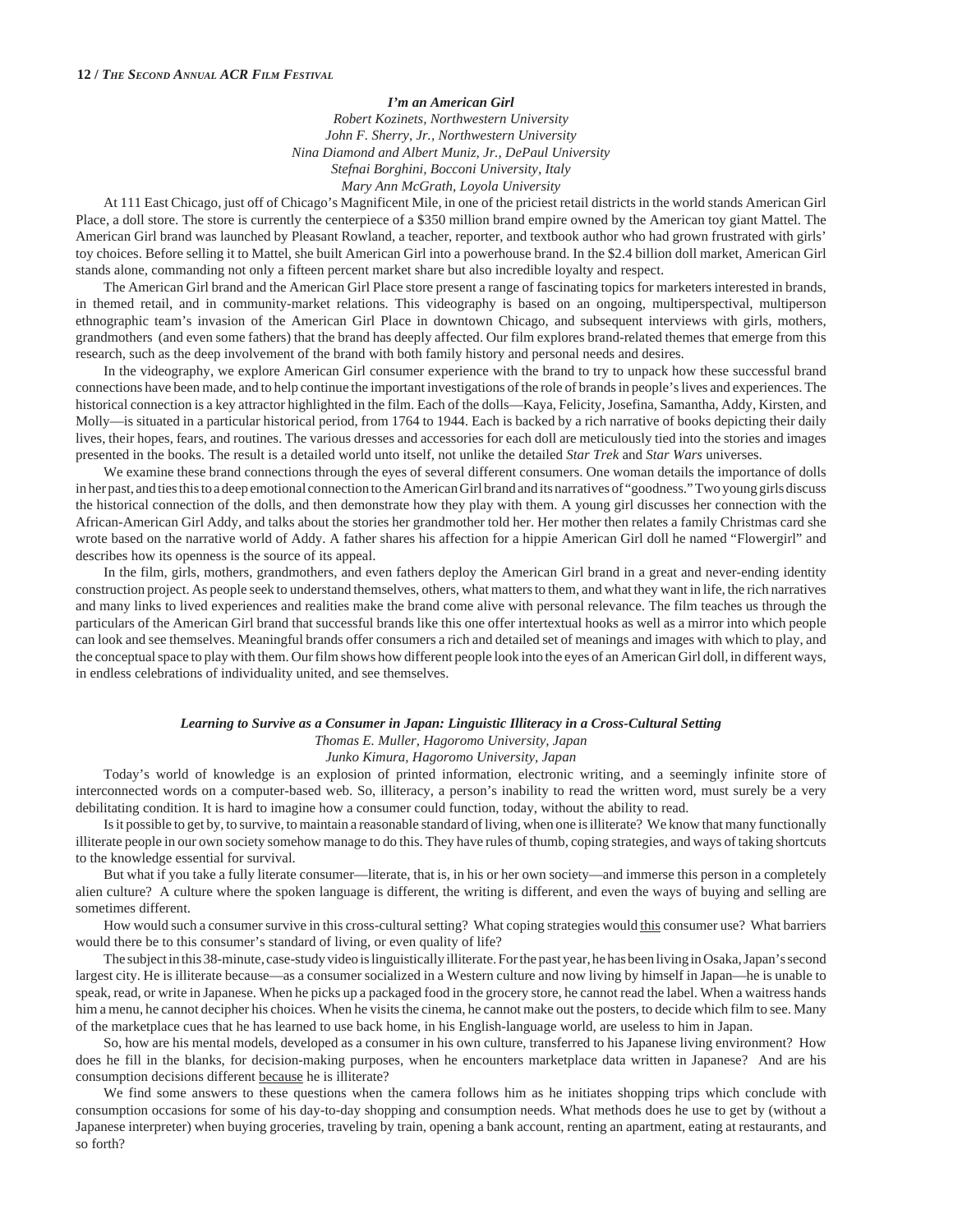The case study is introspective and the subject in the video talks about his thoughts and decision making, giving an insight into the processes of acculturation, learning, episodic and iconic memory formation, and coping strategies adopted, in the absence of familiar marketplace cues learned back home in his English-speaking world.

The film shows that this linguistically illiterate consumer, living in Japan, appears to have learnt to survive in his foreign environment. Problems which arose during his day-to-day consumption activities—withdrawing money, buying food, taking trains, eating out—were handled with a variety of coping strategies. Many of these were decision-making strategies learnt from being a consumer in his native Western culture. A transfer of skills, from one culture to another. They could be applied in a foreign culture because Japan is a modern society with a highly developed economy and sophisticated infrastructure. It is similar, in many ways, to North America, Europe, or Australia.

And what about cultural Illiteracy? It would be hard to make the case that our linguistically illiterate consumer was also culturally illiterate—in a general sense. After all, throughout his life he has traveled to widely differing countries and cultural regions and knows several languages (though not Japanese). Also, he has experienced foreign cultures through the artifacts of those cultures in the Western countries where he has lived—Chinese restaurants, for example, in Vancouver, Sydney, or Düsseldorf.

But, in a specific sense, he is culturally illiterate in Japan. Because he cannot speak or read Japanese, he cannot know how the Japanese think, or reason, or form opinions and attitudes. He must operate at the fringe of understanding, using only certain cross-cultural commonalities that seem to work in every alien culture—politeness, self-control, deference, gratitude, and so on. Some of these can be expressed through body language and gestures, and some by knowing a handful of words or phrases in the local language.

So, a specific kind of cultural illiteracy combines with linguistic illiteracy, and results in one type of consumption illiteracy. The kind we have seen in this video. And the results of this are: limited interactions with the native non-English speakers, a reliance on the available infrastructure in order to function as a consumer, and, occasionally, relinquished consumption opportunities and buying decisions.

#### *"My Home, My Comfort": An Ethnography of the Fantasy Home Comfort*

#### *Peisan Yu, Tung Hai University, Taiwan*

Although the concept of comfort has long been empirically identified as a prevailing discourse involving a broad array of life values surrounding the home and the sense of homeyness, cultural research into these constructs is scant. The role of comfort in the building, maintaining, and sustaining of a symbolic home identity still remains unclear.

The present documentary is 54 minutes long. It is extracted from a pilot study exploring the ideas of comfort and its manifestation in the home sphere. Five in-depth interviews were conducted between the months of February and May, 2003, with long-term residents of Hong Kong in English and Cantonese. The use of group facilitation technique was also employed to better guide the informants from the objective imagery to the feeling state and to their elaboration of an ideal circumstance of home comfort. All the interviews were delivered at the informants' home. Other than the verbal narrative and conversation, drawings and projective tasks were also employed to complement the imagery of home comfort. The types of housing studied range from high-rise apartment buildings to suburban townhouses, with spaces ranging from 500 square feet public housing estate to privately owned housing of 400 square feet apartment, 1000 square feet apartment and 1800 square feet townhouse respectively. The informants come from a diverse socio-demographic background of age group, educational background, occupation and choice of residential districts.

I found that the idea of a home of comfort is often envisaged to lie somewhere between an abstract state of being and a concrete manifestation vested in a set of consumption objects. However, unlike the former diminutive depiction of single objects to decipher the symbolism in consumption objects, when home comfort is concerned, it is unexceptionally the ensemble of a constellation of consumption goods and their created atmosphere, style and harmony that the idea of home comfort is personified. The informants continuously juxtapose their ideal sought-after life values and the values embodied in their physical surroundings as a materialization of fantasies of selffulfillment.

Interestingly, by probing the informants with the fives senses, the researcher was able to facilitate the informants in visualizing their idea and relish of home comfort from an ineffable state of mind to the concrete and concentrated arrangement of various consumption goods to shape the overall design of interior space. Thus the idea of home comfort can be seen as a pendulum that swings between a constant adjustment between the different needs and desires, and the inevitable concession between the fastidiousness pursuit of one sense of comfort (e.g. visual imagery) and the crescendo of discomfort at the other level (e.g. the stress to maintain a visually harmonious display of interior space and objects)

By the same token, it is also through the extensive social comparison with other people's home and/or their experiences with the former residence that the informants are able to verbalize and articulate their desire and fantasy for a home of comfort. Emerging from the dialogues, home comfort is an ideal state that is always yet to be achieved and exist only when the ideal state of living conditions are realized. Moreover, to the informants, home comfort has largely to do with the anticipation of future events, either negative or positive, and the sense of security and satisfaction that is gained from the well-thought over management and preparation to tackle the incurred apprehension.

In the same vein of previous research, the perception home comfort does not merely encompass the pursuit of a physically perfect home interior, but rather follows the top-of-priority concerns of household harmony at the interpersonal level. Deeper levels of life values regarding intimacy, work-home separation and social-private boundary were also indicated by the informants in their conversation.

Themes of privacy, space and safety were often found to be the epitome of home-related values with significant impact in one's life. A majority of those interviewed also extended the conventional view of home "behind the closed doors" to include the exterior sphere of their residential environments, such as community and neighborhood into their overall scope of the territory. Evidently the consumption of home comfort does not stay with the interior sphere but also expands to the exterior frontier of surrounding neighborhood, scenic views and environmental conditions such as air quality, noise and closeness to the nature.

Contrary to treatments of home space as being split into a formal public sphere and a comfortable private sphere, ideas of home comfort were found to span this boundary. While it was often desired that there be a privatized retreat within the home, comfort was seen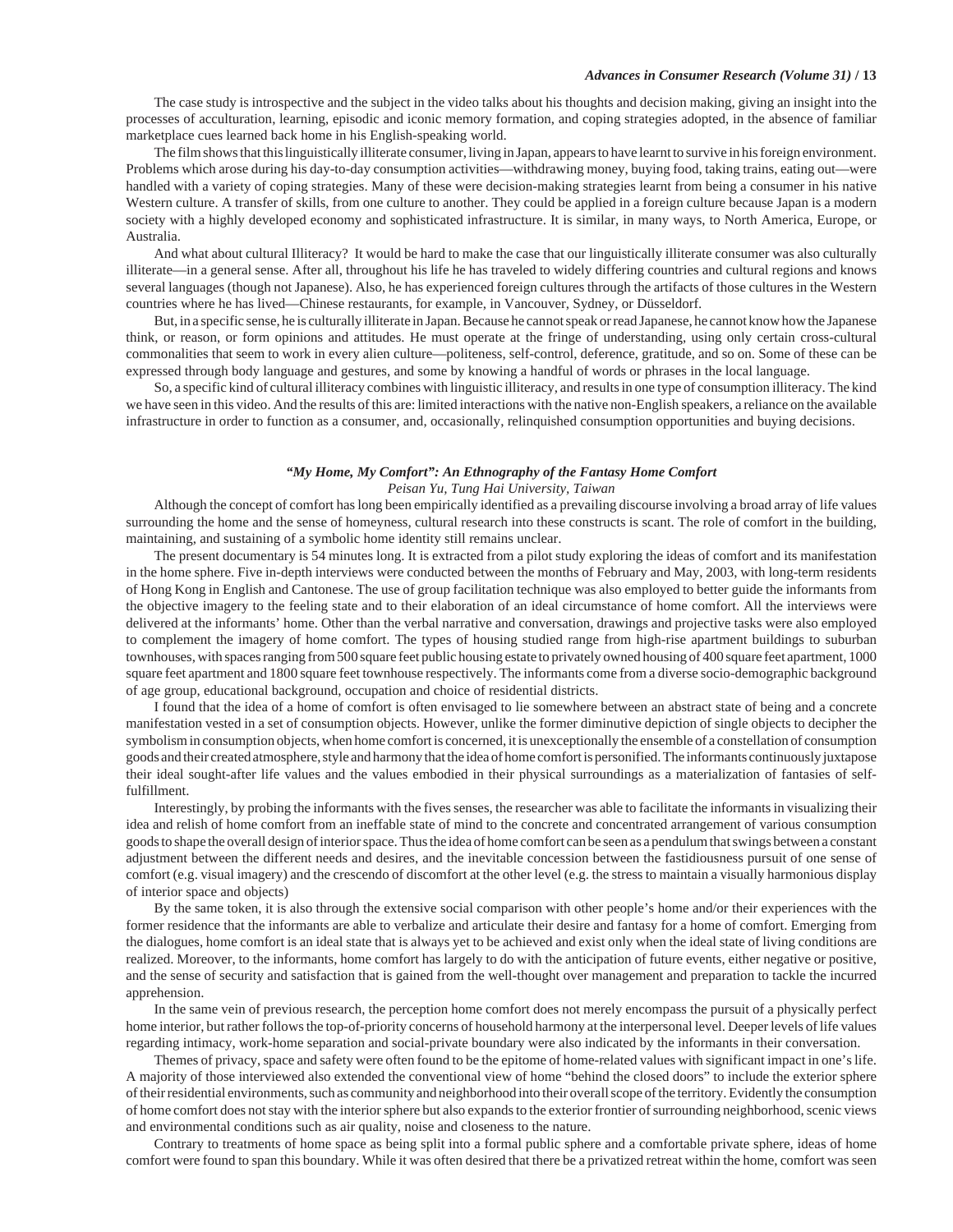to encompass both public and private spaces as well as to combine work and leisure aspects of life in an integral whole. Comfort was seen to occupy a large space within this three-dimensional characterization, such that seemingly paradoxical practices mirrored the similar oppositional underlying values such as freedom, independence and control.

## *Pretend It Like Beckham: Symbolic Consumption through Soccer Jerseys Jill G. Klein, INSEAD*

My previous film examined the loss of identity through the uniforms and numbers imposed on prisoners of Nazi concentration camps. This film examines an opposite phenomenon: the acquisition of identity through soccer uniforms and player numbers. I explore the meanings consumers project onto their soccer apparel.

It is often stated within the consumer behavior literature that the link between one's sense of self and one's possessions is powerful. Russell Belk (1988) has argued that possessions both build and reflect our identities. We derive a view of who we are (and who we were) from our possessions and we express ourselves through belongings (e.g., Wicklund and Gollwitzer 1982; Richins 1999; Solomon 1999). Wicklund and Gollwitzer (1982) assert that self-defining goals lead us to us symbols to define who we are, and that these symbols stand for the "capacity and readiness to behave and think in certain ways (p. 9)."

Through the interviews presented in the film, soccer players and fans discuss the meanings of their soccer shirts and the connections they feel to favorite teams and players through these possessions. Interviews were conducted in France and in Singapore (and one was conducted in Israel). Participants speak about the players they admire and the teams they support, and discuss how their shirts symbolize their feelings and project their allegiances to others.

Consumers strive for a strong congruence between self-image and the image of their clothing (Belk 1982; Solomon 1983), and they can also express their aspiration desires through their attire. The film strives to depict this aspiration through dialogue with interviewees and the interlacing of footage of recreational and professional players.

Respondents representing many ages, from as young as five to as old as 75, talk about the meanings held in their soccer shirts. Such topics as loyalty (e.g., continuing to support a team even when it performs poorly) and heroism are addressed in the film. Throughout, the beauty, passion and creativity that is the game of soccer is portrayed.

#### *The Embodied Brand*

*Anders Bengtsson, Lund University, Sweden Jacob Östberg, Royal Institute of Technology, Sweden Dannie Kjeldgaard, University of Southern Denmark*

This video focuses on the boundaries between the sacred, non-commercial sphere of the tattoo culture and the profane, profitmaximizing sphere of the commercial world, and the experienced inappropriateness of mixing these two spheres. Through interviews with tattoo artists, who are heavily immersed in this particular sub-culture, both as heavily tattooed consumers and as producers, we will capture some perspectives on the increasingly popular use of brand symbols as imagery for tattooing.

The meanings that are associated with tattooing have changed over the past century (DeMello 2000). From being heavily associated with people on the margins of society, such as sailors and bikers, tattoo consumption has developed into a more mainstream phenomenon. People who get tattoos today are not necessarily doing so to symbolize affiliation with a certain subculture, but can instead do so with the purpose of symbolizing a specific event in their personal life history (cf. Velliquette 2000). Given that tattoo consumption has spread into a larger spectrum of consumers and is no longer limited to members of specific sub-cultures, a more heterogeneous imagery from which proper inscriptions on the body can be chosen has emerged. In the eclectic use of tattoo imagery, symbols from popular culture such as football clubs, cartoon characters, and rock bands are frequently occurring. Some consumers go as far as choosing the logotype of commercial brands, such as Apple, Atari, Intel, Fender, MTV, Pepsi-Cola, and Wrangler, as imagery for their tattoos. This use of brand symbols in body expressions provides instances of permanent and deliberate brand consumption with the potential function of expression of self-identity. The practice illustrates how consumers take brands to new contexts, in a sense attaching a signifier to a new signified (cf. Ritson 1999).

In the late modern age it has been claimed that individual identities have become reflexive articulations of imagined biographies (Giddens 1991). As such, identities have become fluid in that there is a constant rearticulation taking place. Bauman (2001) goes as far as claiming that the identity strategy of today is less about committing oneself to one identity than it is about keeping possibilities for identity change open. Within consumer research, it is a widely received view that brands and consumer goods enter into this construction and display of self-identity (e.g. Arnould and Price 2000; Fournier 1998; Kates 2000). The brands used in body expressions are unique since they enter into a more or less permanent display and articulation of self-identity.

Compared to non-commercial tattoo imagery, brand symbols are part of a marketing system where systematic meaning management seeks to impose intended interpretations on the consumers (Holt 2002). Therefore, brands can be thought of as symbols with a more controlled association base than other symbolic expressions. The meaning of a brand can be subject to unexpected change; for instance, a brand can suddenly be repositioned and become loaded with new meanings and associations making the expression of a certain consumer self-identity more fluid. When using brands in body expression the consumer thereby leaves part of the power to construct the meaning to the whims of marketing strategies.

The tattoo artists interviewed for this video heavily opposed the use of commercial brand symbols as imagery for tattoos. In their view, the sphere of tattooing is infused with an ethos of outsidership that should be kept separate from commercial sphere. However, in trying to explain the relationship between the two spheres they could not escape the discursive logic of the commercial sphere. They hence willingly provided their services to consumers wanting to permanently mark their flesh with a brand symbol and regarded these consumers as "a dollar bill". In the tattoo artists' views, a brand symbol can not take on sacred meanings for the consumers. Therefore, it is not a pertinent symbol for body expressions in the way that, for instance, the portrait of a loved one can be.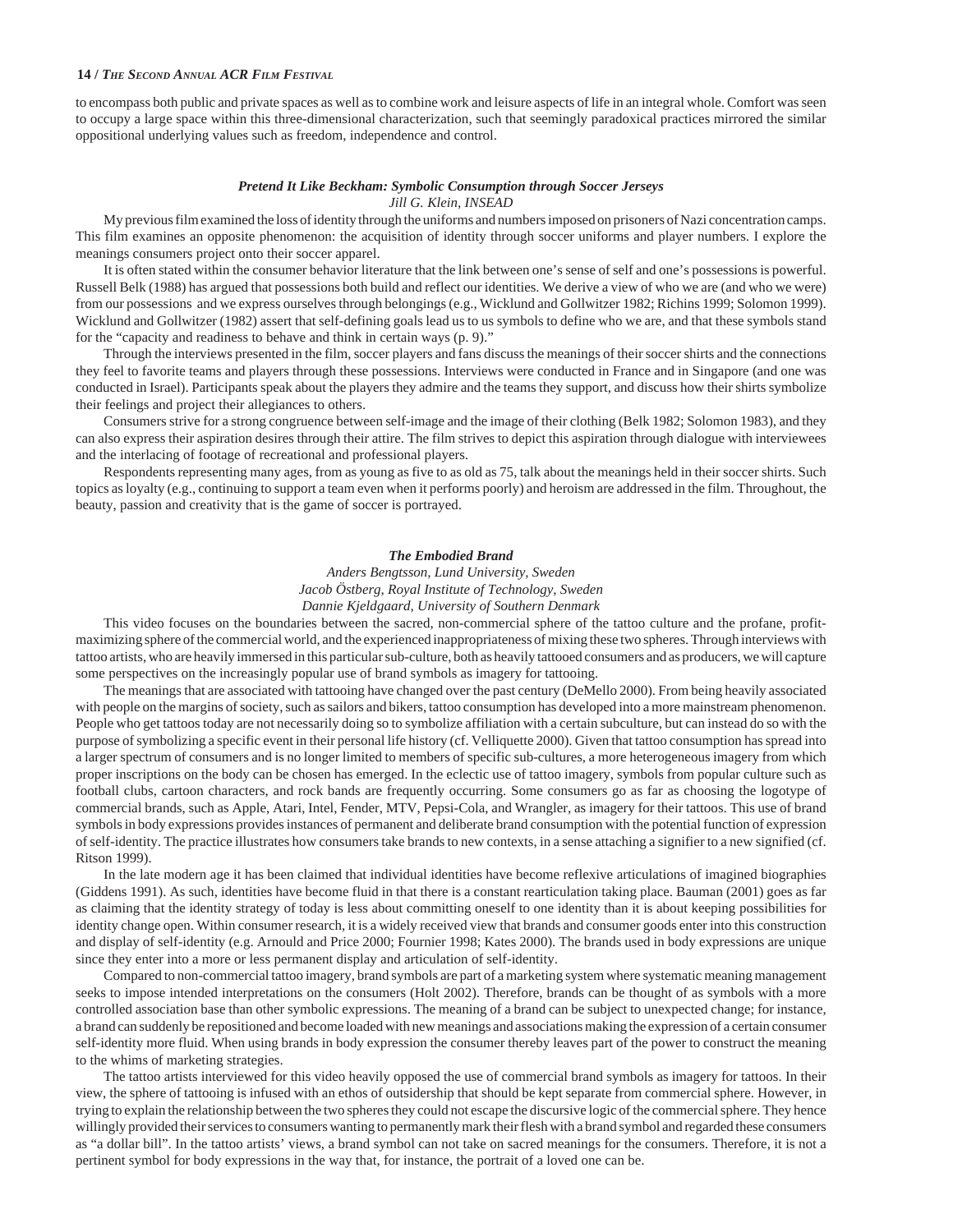#### **References**

Arnould, Eric J. and Linda L. Price (2000) "Authenticating acts and authoritative performances: Questing for self and community" in *The Why of Consumption: Contemporary perspectives on consumer motives, goals, and desires*, eds. S. Ratneshwar and David Glen Mick and Cynthia Huffman London: Routledge, 140-163.

Bauman, Zygmunt (2001) *The Individualized Society*, Cambridge: Polity.

DeMello, Margo (2000) *Bodies of inscription: A cultural history of the modern tattoo community*, London: Duke University Press.

- Fournier, Susan (1998) "Consumers and Their Brands: Developing Relationship Theory in Consumer Research," *Journal of Consumer Research*, 24 (March), 343-373.
- Giddens, Anthony (1991) *Modernity and Self-Identity: Self and Society in the Late Modern Age*, Stanford, CA: Stanford University Press.
- Holt, Douglas B. (2002) "Why Do Brands Cause Trouble? A Dialectical Theory of Consumer Culture and Branding," *Journal of Consumer Research*, 29 (1), 70-90.
- Kates, Steven M. (2000) "Out of the Closet and Out on the Street!: Gay Men and Their Brand Relationships," *Psychology and Marketing*, 17 (6), 493-513.
- Ritson, Mark (1999) "Brand Bricolage: The History, Semiosis and Phenomenology of Consumption Subcultures" in First International Conference on Consumption and Representation "Consuming Markets; Consuming Meanings". University of Plymouth.
- Velliquette, Anne M. (2000) "Modern Primitives: The Role of Product Symbolism in Lifestyle Cultures and Identity" Ph.D. dissertation, University of Arkansas.

## *Tourist Photos: Signs of Self Russell Belk, University of Utah*

One goal of tourist photography is to collect pieces of self-narrative. Even when the avowed purpose of a shot is to show beauty or document unusual people and places, the tourist is the director/cinematographer who expresses or reveals. In this video I explore the types of stories we tell about ourselves as tourists by drawing on participant observation, interviews with travelers, and comparisons with nontraveling locals.

Tourist activities in the video include flights over Antarctica, photo safaris in Africa, Ankor Wat visits, and hula performances in Hawaii. Across these diverse settings I find considerable similarity in the types of photos and videos taken or made. Of the ethnographic narrative types identified by John van Maanen, tourist tales come closest to dramatic- and self-ethnographies. However, tourists are not careful ethnographers. They instead play the lead in stories that draw on myth, adventure, comedy, tragedy, and pilgrim's tales. They also invoke many conventions, stereotypes, and clichés in making images to tell their tales. Besides idealizing, romanticizing, and exoticizing their experiences, they select local scenery, costumes, actions, and props in the service of an Orientalizing discourse that makes the Other their polar opposite. Unlike T. S. Elliot's traveler who returns home to "know the place for the first time," we seek to know or transform ourselves via tourist photography.

The photos made by tourists are partly a mnemonic aid and souvenir for recalling travel experiences, but they are also used in the service of ennobling the self and gaining bragging rights to the cultural capital of apparent familiarity with the exotic. That is, tourism, even by these potentially jaded global tourists, is an extraordinary event that is seen to open portals to an extraordinary ideal self. Human memory, together with selective photography and videography, gradually replace or omit dreary and embarrassing details. We choose not to photography the mechanisms that ease and facilitate our encounters, such as tourist buses, souvenir sellers, guides, and amenities that make the less affluent world more like home. We polish the memories of our experiences through the telling of tales that are more consistent with the selves we would like to become. In the process we furnish ourselves with a meaningful past–at least as we anticipate enjoying our future reflections on our accumulated photographic artifacts.

Nevertheless, apart from their photography and sight-seeing, the international tourists studied are relatively passive posers in the scenes and activities they portray. In contrast, local spectacles are relatively devoid of photography and locals often play a more active role than the tourists. We don't tend to regard that which happens in our own back yard as being capable of revealing or creating a transformed ideal self.

Much has been written about the invasive, distancing, and acquisitive nature of tourist photography and its use to hide our guilt and unease as vacationers. The ways in which tourists apprehend the people and places they encounter via a camera is not the same as it would be without looking through a lens. The camera is a buffer that also keeps them from experiencing the scene that confronts them. While acknowledging these negatives, I also find benefits in touristic photo rituals involving emplaced meaning making, prospective memory making, mastery of the incomprehensible, and expression of the ineffable. Tourist photography enhances our life narratives even as it creates fictions that construct the Self vis-à-vis the Other.

## *Towards a Meaningful Identity: The (F)Utility of Lifestyle Research David Toumajian, University of Utah Gülnur Tumbat, University of Utah*

## **Introduction**

As Featherstone (1987) puts it "The term [lifestyle] … connotes individuality, self-expression, and a stylistic self-consciousness" (p.55). Lifestyle research is one of the aspects of the movement towards a "postmodern consumer culture" in which there are no fixed status groups. In consumer research, postmodern approaches usually regard lifestyles as autonomous playful spaces beyond any determination.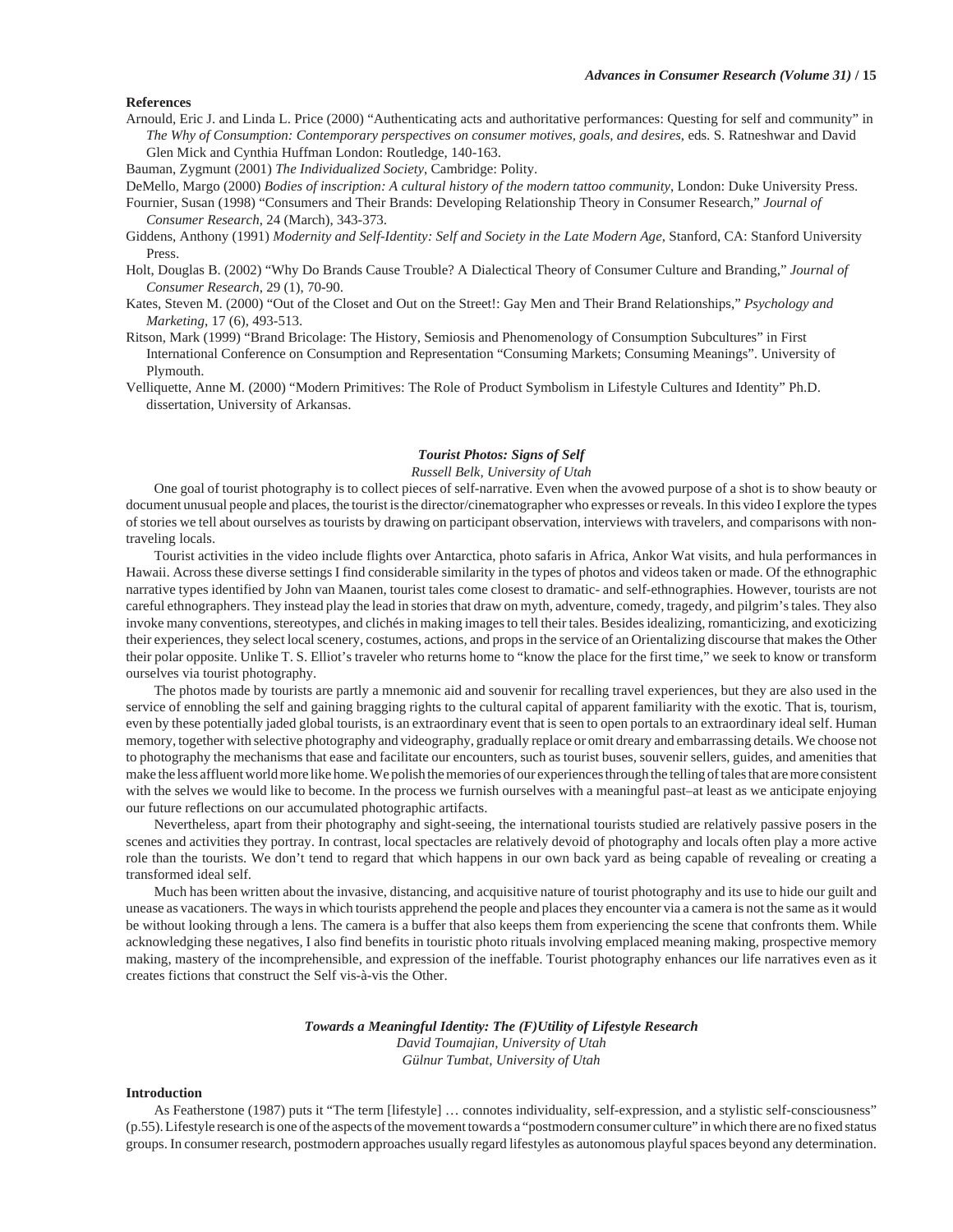According to Murray (2002), such theoretical accounts of conscious identity construction so prevalent in our field today are neglecting to give attention to broader social discourses and how our identity projects may have core structural components (i.e. *sign experimentation* vs. *sign domination*).

In the next section, we will provide a brief overview of lifestyle research followed by a presentation of the video. We will conclude with some implications.

## **Lifestyle Research: An Overview**

Social consumption patterns are important in marketing since they form the basis of segmentation strategies (Solomon, Bamossy and Askegaard, 1999). The so-called lifestyle concept is one of the widely used concepts in marketing practices in which psychographic techniques attempt to classify consumers in terms of psychological subjective variables in addition to observable characteristics (see Veal 1993 for a review and Holt 1997 for a critical summary). One example of research using psychographics is the List of Values (LOV) developed by Kahle and Homer (1986). LOV uses a simple and quick survey in order to ascertain informants' most important value (from a list of 9) and seeks to formulate buying patterns based on this limited information:

## *The List of Values*

- Sense of belonging (to be accepted and needed by your family, friends, and community);
- Excitement (to experience stimulation and thrills)
- Warm relationships with Others (to have close companionships and intimate friendships)
- Self-Fulfillment (to find peace of mind and to make the best use of your talents)
- Being well-respected (to be admired by others and to receive recognition)
- Fun and Enjoyment in Life (to lead a pleasurable happy life)
- Security (to be safe and protected from misfortune and attack)
- Self-Respect (to be proud of yourself and confident with who you are)
- A Sense of Accomplishment (to succeed at what you want to do)

In his poststructuralist approach to lifestyle research, Holt (1997) argues that meanings are always socially constructed in association with other cultural objects and activities. Meanings are unstable and consumption patterns depend upon contextual characteristics and they are expressed through regularities in consumption practices, rather than in consumer objects themselves. Here practices refer to "…how consumers understand, evaluate, appreciate, and use consumption objects in particular contexts" (p.334). He further argues that lifestyles are created by relational differences between consumption patterns and he refers to these differences as a type of symbolic boundary. Consumption patterns are meaningful to the extent that they exist in opposition to comparable alternatives. He argues that symbolic boundary approach enhances our understanding of lifestyles since it enables to see consumption patterns as expressions of collectivities rather than cluster of individuals. This approach provides a theoretical linkage between lifestyle categories and the social, economic, political, historical, and technological environments.

Lifestyles marketing research is but one of any number of lines of inquiry in marketing that, in the name of efficiency and predictability, seeks to develop universal theories of humanity entirely devoid of any cultural emphasis or understanding. Our video hence is a parody of sort seeking to emphasize the limited kind of the knowledge we can gain through psychographically defined populations or subpopulations. The subject, an anthropomorphized golf ball branded with the American flag, in discovering itself alone and abandoned, begins a quest to discovery its own humanity (akin to Camus' *Sisyphus* or *The Stranger*). Initially seeking to use psychographic models it finds in a similarly (and conveniently) abandoned marketing textbook as a guide, this quickly proves futile. Rolling along to a café, the golf ball interviews people and asks them for clues in its identity quest only to be terribly disappointed with the supposed persona attributed to it. This resistance to the ascribed traits it "should" have then eventually lead to the development of a voice, a social identity driven by emancipatory concerns.

#### **Moral and Managerial Mandates of Marketing Research**

As researchers select and justify a concrete problem, they must reflect on the trade-offs between certain gains and certain losses in terms of the overall improvement of the human condition. (Murray et al. 1994, p. 564)

There are a number of problems with psychographics and lifestyle research, but perhaps one of the most profound is its refusal to problematize the relationship between "values" and consumer goods. There is no room in such an approach for the everyday struggles, frustrations, and desires that keep us bound to an endless cycle of consumption in order to achieve an idealized self, no mention of the interplay between the socio-cultural and life-worlds in theorizing where these values come from and how relative they are to different cultures and traditions, and there is a heavy bias towards developing a theory that can make concrete contributions to the applied-side of marketing rather than focusing on how a consumerist ethos impacts not only the individual psyche but also the world.

## **References**

Camus, Albert (1975). *The Myth of Sisyphus,* Penguin Press.

Camus, Albert (1988). *The Stranger,* New York: Knopf.

Featherstone, M. (1987). "Lifestyle and Consumer Culture," *Theory, Culture and Society*, 4, 55-70.

- Holt, D. B. (1997). "Poststructuralist Lifestyle Analysis: Conceptualizing the Social Patterning of Consumption in Postmodernity," *Journal of Consumer Research*, 23 (March), 326-350.
- Kahle, L.R., Beatty, S.E., and Homer, P. (1986). "Alternative Measurement Approaches to Consumer Values: The List of values (LOV) and Values and Lifestyle (VALS)," *Journal of Consumer Research*, 13, 405-409.